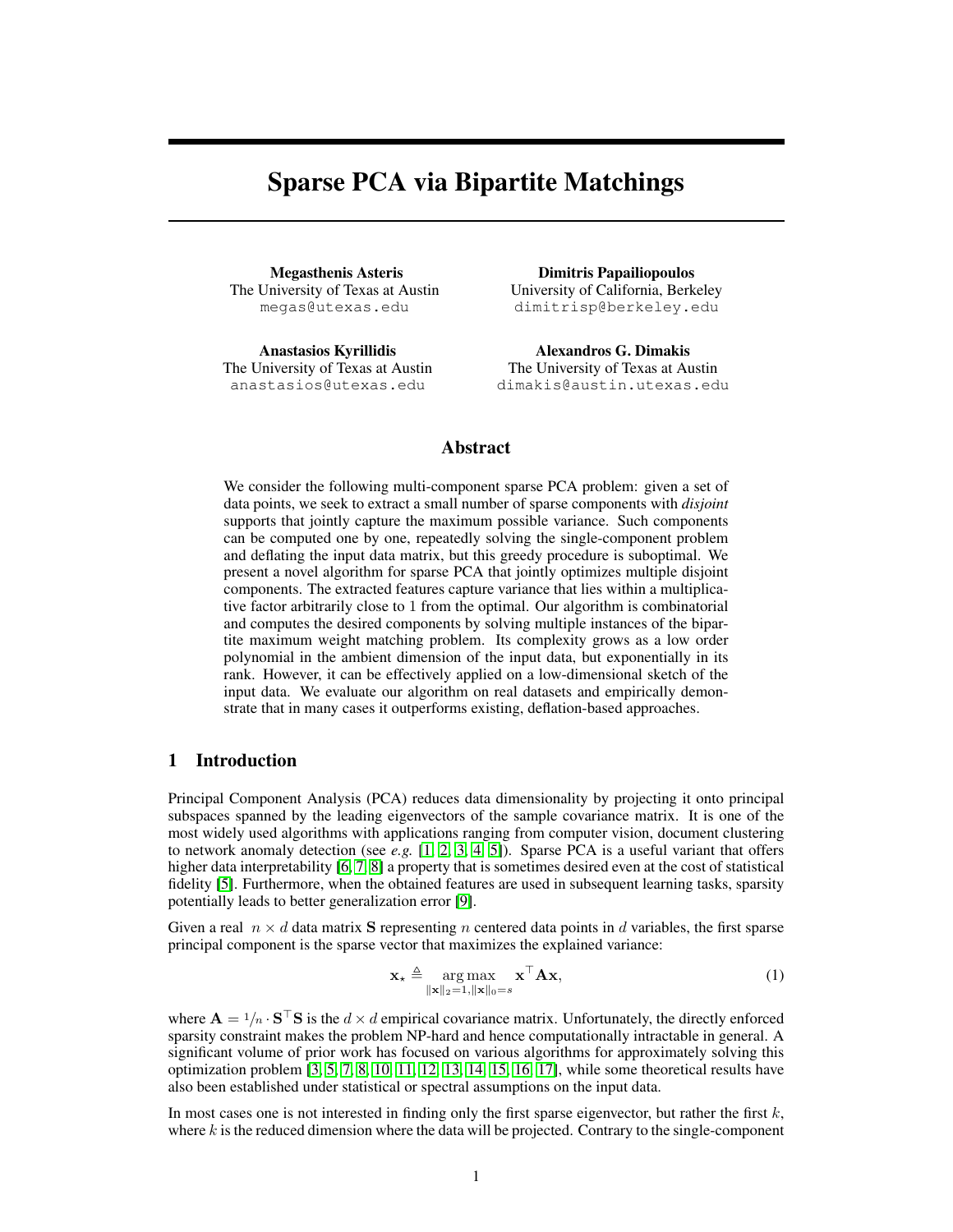problem, there has been very limited work on computing multiple sparse components. The scarcity is partially attributed to conventional wisdom stemming from PCA: multiple components can be computed one by one, repeatedly solving the single-component sparse PCA problem [\(1\)](#page-0-0) and *deflating* [\[18\]](#page-8-14) the input data to remove information captured by previously extracted components. In fact, multi-component sparse PCA is not a uniquely defined problem in the literature. Deflation-based approaches can lead to different output depending on the type of deflation [\[18\]](#page-8-14); extracted components may or may not be orthogonal, while they may have disjoint or overlapping supports. In the statistics literature, where the objective is typically to recover a "true" principal subspace, a branch of work has focused on the "subspace row sparsity" [\[19\]](#page-8-15), an assumption that leads to sparse components all supported on the same set of variables. While in [\[20\]](#page-8-16) the authors discuss an alternative perspective on the fundamental objective of the sparse PCA problem.

We focus on the multi-component sparse PCA problem with disjoint supports, *i.e.*, the problem of computing a small number of sparse components with non-overlapping supports that jointly maximize the explained variance:

<span id="page-1-0"></span>
$$
\mathbf{X}_{\star} \triangleq \underset{\mathbf{X} \in \mathcal{X}_{k}}{\arg \max} \mathrm{TR} \big( \mathbf{X}^{\top} \mathbf{A} \mathbf{X} \big), \tag{2}
$$

 $\mathcal{X}_k \triangleq \left\{ \mathbf{X} \in \mathbb{R}^{d \times k} : \|\mathbf{X}^j\|_2 = 1, \|\mathbf{X}^j\|_0 = s, \mathrm{supp}(\mathbf{X}^i) \cap \mathrm{supp}(\mathbf{X}^j) = \emptyset, \ \forall \, j \in [k], i < j \right\},$ 

with  $X^{j}$  denoting the jth column of X. The number k of the desired components is considered a small constant. Contrary to the greedy sequential approach that repeatedly uses deflation, our algorithm *jointly* computes all the vectors in X and comes with theoretical approximation guarantees. Note that even if we could solve the single-component sparse PCA problem [\(1\)](#page-0-0) exactly, the greedy approach could be highly suboptimal. We show this with a simple example in Sec. 7 of the appendix.

#### Our Contributions:

- 1. We develop an algorithm that provably approximates the solution to the sparse PCA problem [\(2\)](#page-1-0) within a multiplicative factor arbitrarily close to optimal. Our algorithm is the first that jointly optimizes multiple components with disjoint supports and operates by recasting the sparse PCA problem into multiple instances of the bipartite maximum weight matching problem.
- 2. The computational complexity of our algorithm grows as a low order polynomial in the ambient dimension d, but is exponential in the intrinsic dimension of the input data, *i.e.*, the rank of A. To alleviate the impact of this dependence, our algorithm can be applied on a low-dimensional sketch of the input data to obtain an approximate solution to [\(2\)](#page-1-0). This extra level of approximation introduces an additional penalty in our theoretical approximation guarantees, which naturally depends on the quality of the sketch and, in turn, the spectral decay of A.
- 3. We empirically evaluate our algorithm on real datasets, and compare it against state-of-the-art methods for the single-component sparse PCA problem [\(1\)](#page-0-0) in conjunction with the appropriate deflation step. In many cases, our algorithm significantly outperforms these approaches.

### 2 Our Sparse PCA Algorithm

We present a novel algorithm for the sparse PCA problem with multiple disjoint components. Our algorithm approximately solves the constrained maximization [\(2\)](#page-1-0) on a  $d \times d$  rank-r Positive Semi-Definite (PSD) matrix A within a multiplicative factor arbitrarily close to 1. It operates by recasting the maximization into multiple instances of the bipartite maximum weight matching problem. Each instance ultimately yields a feasible solution to the original sparse PCA problem; a set of k s-sparse components with disjoint supports. Finally, the algorithm exhaustively determines and outputs the set of components that maximizes the explained variance, *i.e.*, the quadratic objective in [\(2\)](#page-1-0).

The computational complexity of our algorithm grows as a low order polynomial in the ambient dimension  $d$  of the input, but exponentially in its rank  $r$ . Despite the unfavorable dependence on the rank, it is unlikely that a substantial improvement can be achieved in general [\[21\]](#page-8-17). However, decoupling the dependence on the ambient and the intrinsic dimension of the input has an interesting ramification; instead of the original input  $A$ , our algorithm can be applied on a low-rank surrogate to obtain an approximate solution, alleviating the dependence on  $r$ . We discuss this in Section [3.](#page-4-0) In the sequel, we describe the key ideas behind our algorithm, leading up to its guarantees in Theorem [1.](#page-2-0)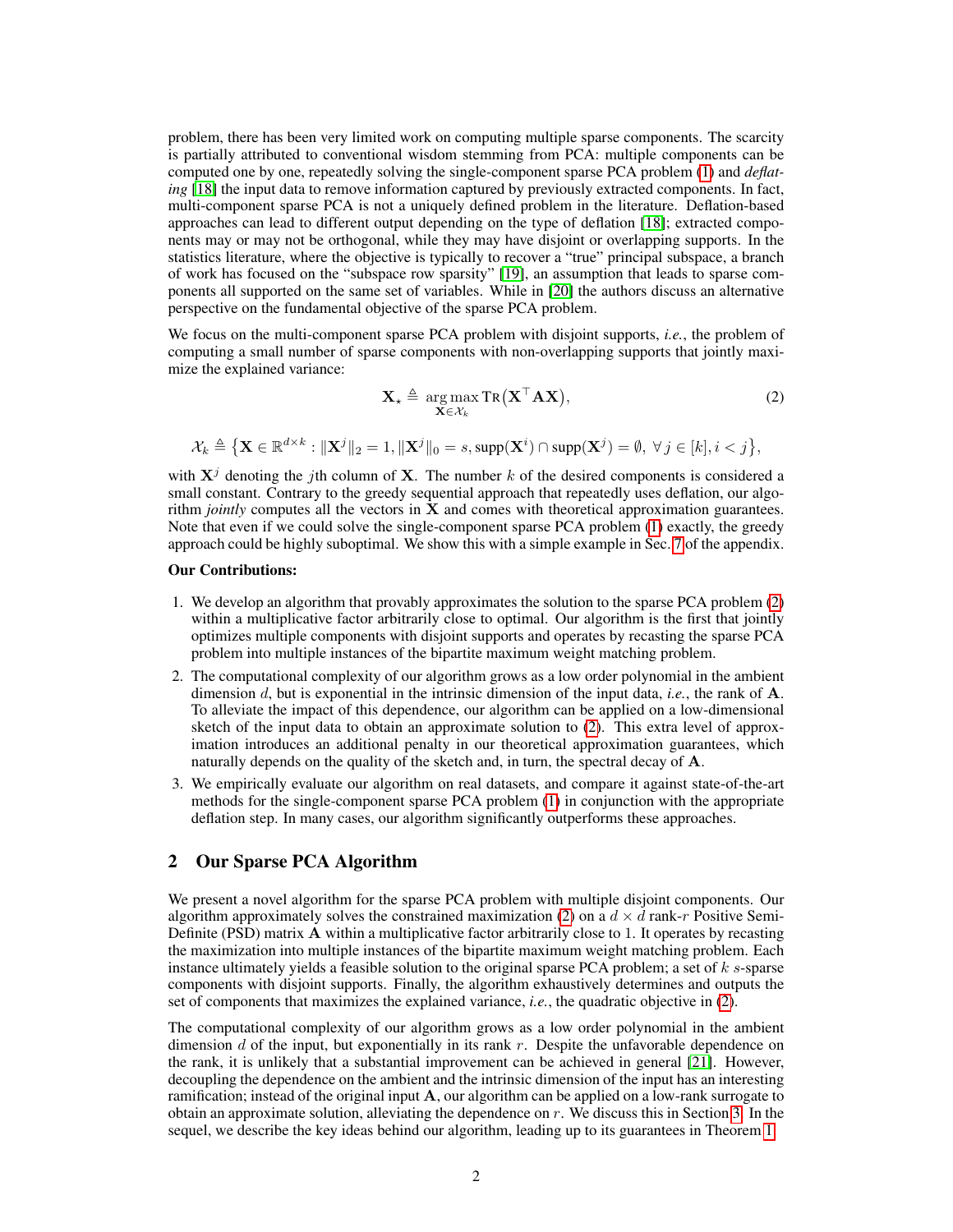Let  $A = U\Lambda U^{\top}$  denote the truncated eigenvalue decomposition of A;  $\Lambda$  is a diagonal  $r \times r$  whose ith diagonal entry is equal to the *i*th largest eigenvalue of  $A$ , while the columns of  $U$  coincide with the corresponding eigenvectors. By the Cauchy-Schwartz inequality, for any  $\mathbf{x} \in \mathbb{R}^d$ ,

$$
\mathbf{x}^{\top} \mathbf{A} \mathbf{x} = \left\| \mathbf{\Lambda}^{1/2} \mathbf{U}^{\top} \mathbf{x} \right\|_{2}^{2} \ge \left\langle \mathbf{\Lambda}^{1/2} \mathbf{U}^{\top} \mathbf{x}, \mathbf{c} \right\rangle^{2}, \quad \forall \mathbf{c} \in \mathbb{R}^{r} : \|\mathbf{c}\|_{2} = 1.
$$
 (3)

<span id="page-2-4"></span><span id="page-2-3"></span><span id="page-2-2"></span><span id="page-2-1"></span>,

In fact, equality in [\(3\)](#page-2-1) can always be achieved for c colinear to  $\mathbf{\Lambda}^{1/2}\mathbf{U}\mathbf{x} \in \mathbb{R}^r$  and in turn

$$
\mathbf{x}^\top \mathbf{A} \mathbf{x} = \max_{\mathbf{c} \in \mathbb{S}_2^{r-1}} \big\langle \mathbf{x},\, \mathbf{U} \mathbf{\Lambda}^{1/2} \mathbf{c} \big\rangle^2
$$

where  $\mathbb{S}_2^{r-1}$  denotes the  $\ell_2$ -unit sphere in r dimensions. More generally, for any  $\mathbf{X} \in \mathbb{R}^{d \times k}$ ,

$$
TR(\mathbf{X}^{\top} \mathbf{A} \mathbf{X}) = \sum_{j=1}^{k} {\mathbf{X}^{j}}^{\top} \mathbf{A} \mathbf{X}^{j} = \max_{\mathbf{C}: \mathbf{C}^{j} \in \mathbb{S}_{2}^{r-1} \forall j} \sum_{j=1}^{k} \langle \mathbf{X}^{j}, \mathbf{U} \mathbf{\Lambda}^{1/2} \mathbf{C}^{j} \rangle^{2}.
$$
 (4)

Under the variational characterization of the trace objective in [\(4\)](#page-2-2), the sparse PCA problem [\(2\)](#page-1-0) can be re-written as a joint maximization over the variables  $X$  and  $C$  as follows:

$$
\max_{\mathbf{X}\in\mathcal{X}_k} \text{Tr}\left(\mathbf{X}^\top \mathbf{A} \mathbf{X}\right) = \max_{\mathbf{X}\in\mathcal{X}_k} \max_{\mathbf{C}: \mathbf{C}^j \in \mathbb{S}_2^{r-1} \forall j} \sum_{j=1}^k \left\langle \mathbf{X}^j, \mathbf{U} \mathbf{\Lambda}^{1/2} \mathbf{C}^j \right\rangle^2. \tag{5}
$$

The alternative formulation of the sparse PCA problem in [\(5\)](#page-2-3) may be seemingly more complicated than the original one in [\(2\)](#page-1-0). However, it takes a step towards decoupling the dependence of the optimization on the ambient and intrinsic dimensions  $d$  and  $r$ , respectively. The motivation behind the introduction of the auxiliary variable C will become more clear in the sequel.

For a given C, the value of  $X \in \mathcal{X}_k$  that maximizes the objective in [\(5\)](#page-2-3) for that C is

$$
\widehat{\mathbf{X}} \triangleq \underset{\mathbf{X} \in \mathcal{X}_k}{\arg \max} \sum_{j=1}^k \left\langle \mathbf{X}^j, \mathbf{W}^j \right\rangle^2, \tag{6}
$$

where  $\mathbf{W} \triangleq \mathbf{U} \mathbf{\Lambda}^{1/2} \mathbf{C}$  is a real  $d \times k$  matrix. The constrained, non-convex maximization [\(6\)](#page-2-4) plays a central role in our developments. We will later describe a combinatorial  $O(d \cdot (s \cdot k)^2)$  procedure to efficiently compute  $\hat{\mathbf{x}}$ , reducing the maximization to an instance of the bipartite maximum weight matching problem. For now, however, let us assume that such a procedure exists.

Let  $X_{+}$ ,  $C_{+}$  be the pair that attains the maximum in [\(5\)](#page-2-3); in other words,  $X_{+}$  is the desired solution to the sparse PCA problem. If the optimal value  $C_{\star}$  of the auxiliary variable were known, then we would be able to recover  $X_{\star}$  by solving the maximization [\(6\)](#page-2-4) for  $C = C_{\star}$ . Of course,  $C_{\star}$  is not known, and it is not possible to exhaustively consider all possible values in the domain of C. Instead, we examine only a finite number of possible values of C over a fine discretization of its domain. In particular, let  $\mathcal{N}_{\epsilon/2}(\mathbb{S}_2^{r-1})$  denote a finite  $\epsilon/2$ -net of the *r*-dimensional  $\ell_2$ -unit sphere; for any point in  $\mathbb{S}_2^{r-1}$ , the net contains a point within an  $\epsilon/2$  radius from the former. There are several ways to construct such a net. Further, let  $[\mathcal{N}_{\epsilon/2}(\mathbb{S}_2^{r-1})]^{\otimes k} \subset \mathbb{R}^{d \times k}$  denote the kth Cartesian power of the aforementioned  $\epsilon/2$ -net. By construction, this collection of points contains a matrix C that is column-wise close to  $C_{\star}$ . In turn, it can be shown using the properties of the net, that the candidate solution  $X \in \mathcal{X}_k$  obtained through [\(6\)](#page-2-4) at that point C will be approximately as good as the optimal  $X<sub>*</sub>$  in terms of the quadratic objective in [\(2\)](#page-1-0).

All above observations yield a procedure for approximately solving the sparse PCA problem [\(2\)](#page-1-0). The steps are outlined in Algorithm [1.](#page-3-0) Given the desired number of components  $k$  and an accuracy parameter  $\epsilon \in (0,1)$ , the algorithm generates a net  $[\mathcal{N}_{\epsilon/2}(S_2^{r-1})]^{\otimes k}$  and iterates over its points. At each point C, it computes a feasible solution for the sparse PCA problem – a set of  $k$  s-sparse components – by solving maximization [\(6\)](#page-2-4) via a procedure (Alg. [2\)](#page-4-1) that will be described in the sequel. The algorithm collects the candidate solutions identified at the points of the net. The best among them achieves an objective in [\(2\)](#page-1-0) that provably lies close to optimal. More formally,

<span id="page-2-0"></span>**Theorem 1.** For any real  $d \times d$  rank-r PSD matrix **A**, desired number of components k, number s *of nonzero entries per component, and accuracy parameter*  $\epsilon \in (0,1)$ *, Algorithm [1](#page-3-0) outputs*  $\overline{\mathbf{X}} \in \mathcal{X}_k$ *such that*

 $\mathrm{Tr}\big(\mathbf{\overline{X}}^\top \mathbf{A} \mathbf{\overline{X}}\big) \ \geq \ (1-\epsilon) \cdot \mathrm{Tr}\big(\mathbf{X}_\star^\top \mathbf{A} \mathbf{X}_\star\big),$ 

 $\text{where } \mathbf{X}_\star \triangleq \arg \max_{\mathbf{X} \in \mathcal{X}_k} \text{Tr} \big( \mathbf{X}^\top \mathbf{A} \mathbf{X} \big) \,, \text{ in time } T_{\text{SVD}}(r) + O\big( \big(\frac{4}{\epsilon}\big)^{r \cdot k} \cdot d \cdot (s \cdot k)^2 \big).$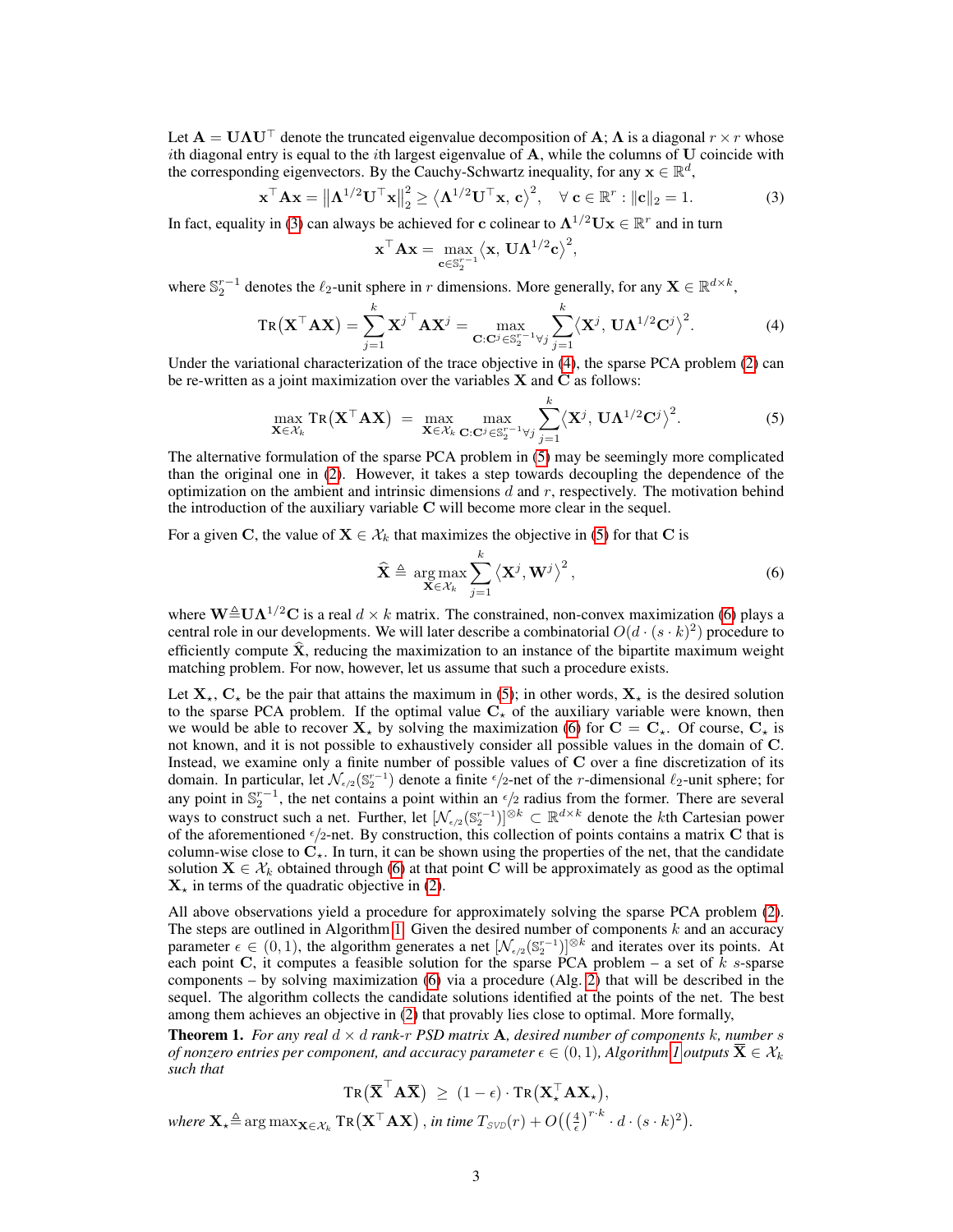Algorithm [1](#page-3-0) is the first nontrivial algorithm that provably approximates the solution of the sparse PCA problem  $(2)$ . According to Theorem [1,](#page-2-0) it achieves an objective value that lies within a multiplicative factor from the optimal, arbitrarily close to 1. Its complexity grows as a low-order polynomial in the dimension  $d$  of the input, but exponentially in the intrinsic dimension  $r$ . Note, however, that it can be substantially better compared to the  $O(d^{s \cdot k})$  brute force approach that

<span id="page-3-0"></span>Algorithm 1 Sparse PCA (Multiple disjoint components)  
\ninput : PSD 
$$
d \times d
$$
 rank-r matrix  $\mathbf{A}, \epsilon \in (0, 1), k \in \mathbb{Z}_+$ .  
\noutput :  $\overline{\mathbf{X}} \in \mathcal{X}_k$  {Theorem 1}  
\n1:  $C \leftarrow \{\}$   
\n2: [U,  $\Lambda$ ]  $\leftarrow$  EIG(**A**)  
\n3: **for each**  $C \in [\mathcal{N}_{\epsilon/2}(\mathbb{S}_2^{r-1})]^{\otimes k}$  **do**  
\n4:  $\mathbf{W} \leftarrow \mathbf{U}\Lambda^{1/2}\mathbf{C}$  { $\mathbf{W} \in \mathbb{R}^{d \times k}$ }  
\n5:  $\hat{\mathbf{X}} \leftarrow \arg \max_{\mathbf{X} \in \mathcal{X}_k} \sum_{j=1}^k \langle \mathbf{X}^j, \mathbf{W}^j \rangle^2$  {Alg. 2}  
\n6:  $C \leftarrow C \cup {\{\hat{\mathbf{X}}\}}$   
\n7: **end for**  
\n8:  $\overline{\mathbf{X}} \leftarrow \arg \max_{\mathbf{X} \in \mathcal{C}} \text{Tr}(\mathbf{X}^\top \mathbf{A} \mathbf{X})$ 

exhaustively considers all candidate supports for the k sparse components. The complexity of our algorithm follows from the cardinality of the net and the complexity of Algorithm [2,](#page-4-1) the subroutine that solves the constrained maximization [\(6\)](#page-2-4). The latter is a key ingredient of our algorithm, and is discussed in detail in the next subsection. A formal proof of Theorem [1](#page-2-0) is provided in Section 9.2.

#### 2.1 Sparse Components via Bipartite Matchings

In the core of Alg. [1](#page-3-0) lies a procedure that solves the constrained maximization [\(6\)](#page-2-4) (Alg. [2\)](#page-4-1). The latter breaks down the maximization into two stages. First, it identifies the support of the optimal solution  $\hat{\mathbf{X}}$  by solving an instance of the maximum weight matching problem on a bipartite graph  $G$ . Then, it recovers the exact values of its nonzero entries based on the Cauchy-Schwarz inequality. In the sequel, we provide a brief description of Alg. [2,](#page-4-1) leading up to its guarantees in Lemma [2.1.](#page-4-2)

Let  $\mathcal{I}_j$   $\triangleq$  supp $(\widehat{\mathbf{X}}^j)$  be the support of the *j*th column of  $\widehat{\mathbf{X}},$   $j=1,\ldots,k.$  The objective in [\(6\)](#page-2-4) becomes

$$
\sum_{j=1}^{k} \langle \hat{\mathbf{X}}^{j}, \mathbf{W}^{j} \rangle^{2} = \sum_{j=1}^{k} \Biggl( \sum_{i \in \mathcal{I}_{j}} \hat{X}_{ij} \cdot W_{ij} \Biggr)^{2} \le \sum_{j=1}^{k} \sum_{i \in \mathcal{I}_{j}} W_{ij}^{2}.
$$
 (7)

The inequality is due to Cauchy-Schwarz and the constraint  $\|\mathbf{X}^{j}\|_{2} = 1 \forall j \in \{1, \ldots, k\}$ . In fact, if an oracle reveals the supports  $\mathcal{I}_j$ ,  $j = 1, \ldots, k$ , the upper bound in [\(7\)](#page-3-1) can always be achieved by setting the nonzero entries of  $\hat{\mathbf{X}}$  as in Algorithm [2](#page-4-1) (Line 6). Therefore, the key in solving [\(6\)](#page-2-4) is determining the collection of supports to maximize the right-hand side of [\(7\)](#page-3-1).

By constraint, the sets  $\mathcal{I}_j$  must be pairwise disjoint, each with cardinality s. Consider a weighted bipartite graph  $G = (U = \{U_1, \ldots, U_k\}, V, E)$  constructed as  $follows<sup>1</sup>$  $follows<sup>1</sup>$  $follows<sup>1</sup>$  (Fig. [1\)](#page-3-3):

- *V* is a set of *d* vertices  $v_1, \ldots, v_d$ , corresponding to the d variables, *i.e.*, the d rows of  $\hat{\mathbf{X}}$ .
- U is a set of  $k \cdot s$  vertices, conceptually partitioned into k disjoint subsets  $U_1, \ldots, U_k$ , each of cardinality s. The jth subset,  $U_j$ , is associated with the support  $\mathcal{I}_j$ ; the s vertices  $u_{\alpha}^{(j)}$ ,  $\alpha = 1, \ldots, s$  in  $U_j$  serve as placeholders for the variables/indices in  $\mathcal{I}_i$ .
- Finally, the edge set is  $E = U \times V$ . The edge weights are determined by the  $d \times k$  matrix **W** in [\(6\)](#page-2-4). In particular, the weight of edge  $(u_{\alpha}^{(j)}, v_i)$  is equal to  $W_{ij}^2$ . Note that all vertices in  $U_j$  are effectively identical; they all share a common neighborhood and edge weights.

<span id="page-3-3"></span><span id="page-3-1"></span>

Figure 1: The graph G generated by Alg. [2.](#page-4-1) It is used to determine the support of the solution  $X$  in [\(6\)](#page-2-4).

<span id="page-3-2"></span><sup>&</sup>lt;sup>1</sup>The construction is formally outlined in Algorithm 4 in Section 8.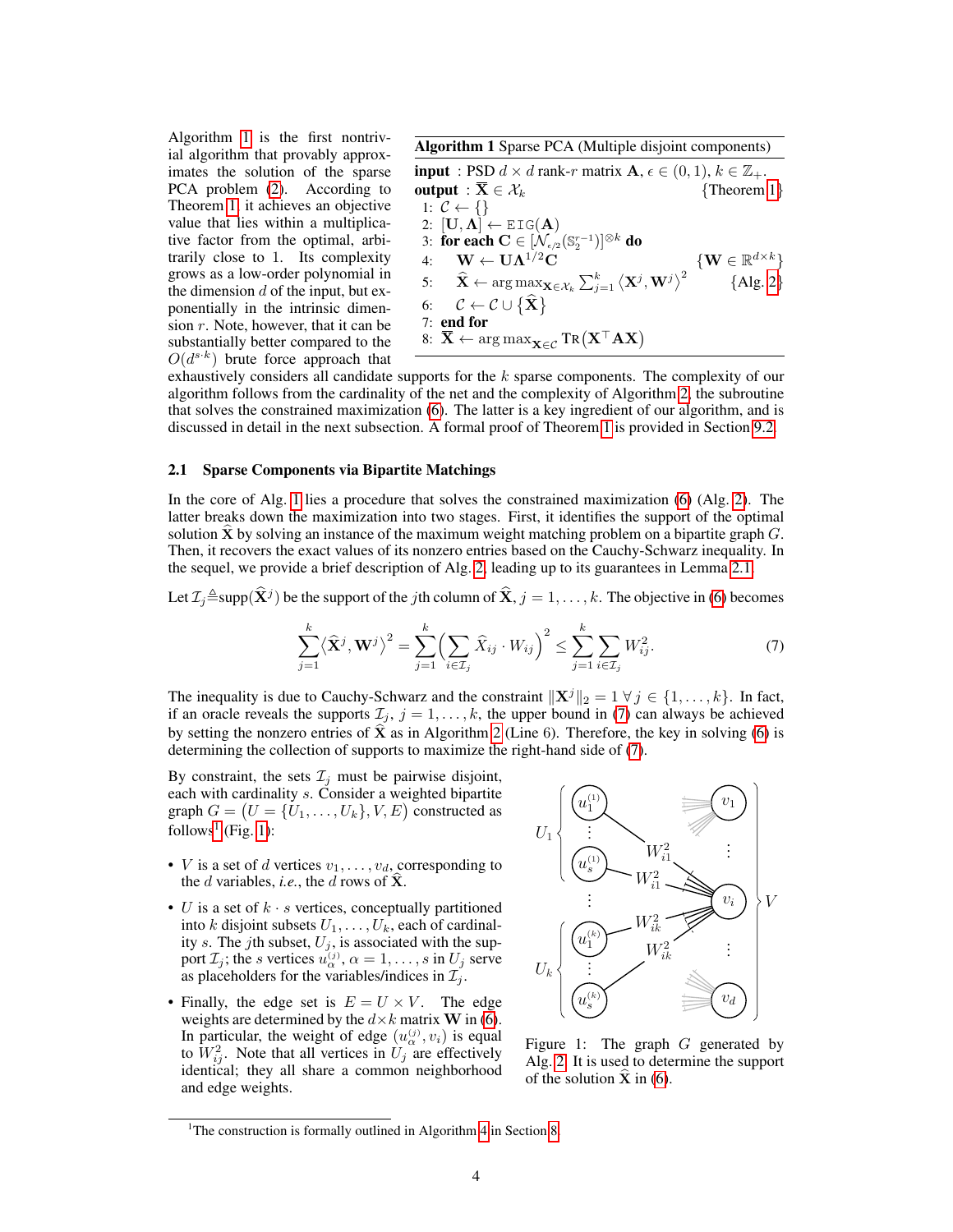Any feasible support  $\{\mathcal{I}_j\}_{j=1}^k$  corresponds to a *perfect matching* in G and vice-versa. Recall that a matching is a subset of the edges containing no two edges incident to the same vertex, while a perfect matching, in the case of an unbalanced bipartite graph  $G = (U, V, E)$  with  $|U| \leq |V|$ , is a matching that contains at least one incident edge for each vertex in  $U$ . Given a perfect matching  $\mathcal{M} \subseteq E$ , the disjoint neighborhoods of  $U_j$ s under M yield a support  $\{\mathcal{I}_j\}_{j=1}^k$ . Con-

<span id="page-4-1"></span>Algorithm 2 Compute Candidate Solution

input Real  $d \times k$  matrix W output  $\widehat{\mathbf{X}} = \argmax_{\mathbf{X} \in \mathcal{X}_k} \sum_{j=1}^k \bigl\langle \mathbf{X}^j, \mathbf{W}^j\bigr\rangle^2$ 1:  $G({U_j}_{j=1}^k, V, E) \leftarrow \text{GENBIGRAPH}(\mathbf{W})$  {Alg. 4} 2:  $\mathcal{M} \leftarrow \text{MAXWEIGHTMATOR}(G)$  {⊂ E} 3:  $\widehat{\mathbf{X}} \leftarrow \mathbf{0}_{d \times k}$ 4: for  $j = 1, ..., k$  do 5:  $\tilde{I}_j \leftarrow \{i \in \{1, ..., d\} : (u, v_i) \in \mathcal{M}, u \in U_j\}$ 6:  $[\widehat{\mathbf{X}}^j]_{\mathcal{I}_j} \leftarrow [\mathbf{W}^j]_{\mathcal{I}_j} / \| [\mathbf{W}^j]_{\mathcal{I}_j} \|_2$ 7: end for

versely, any valid support yields a unique perfect matching in  $G$  (taking into account that all vertices in  $U_j$  are isomorphic). Moreover, due to the choice of weights in  $G$ , the right-hand side of [\(7\)](#page-3-1) for a given support  $\{\mathcal{I}_j\}_{j=1}^k$  is equal to the weight of the matching M in G induced by the former, *i.e.*,  $\sum_{j=1}^k \sum_{i \in \mathcal{I}_j} W_{ij}^2 = \sum_{(u,v) \in \mathcal{M}} w(u,v)$ . It follows that determining the support of the solution in [\(6\)](#page-2-4), reduces to solving the maximum weight matching problem on the bipartite graph  $G$ .

Algorithm [2](#page-4-1) readily follows. Given  $\mathbf{W} \in \mathbb{R}^{d \times k}$ , the algorithm generates a weighted bipartite graph  $G$  as described, and computes its maximum weight matching. Based on the latter, it first recovers the desired support of  $\hat{\mathbf{X}}$  (Line 5), and subsequently the exact values of its nonzero entries (Line 6). The running time is dominated by the computation of the matching, which can be done in  $O(|E||U| + |U|^2 \log |U|)$  using a variant of the Hungarian algorithm [\[22\]](#page-8-18). Hence,

<span id="page-4-2"></span>**Lemma [2](#page-4-1).1.** For any  $\mathbf{W} \in \mathbb{R}^{d \times k}$ , Algorithm 2 computes the solution to [\(6\)](#page-2-4), in time  $O(d \cdot (s \cdot k)^2)$ .

A more formal analysis and proof of Lemma [2.1](#page-4-2) is available in Sec. 9.1. This completes the description of our sparse PCA algorithm (Alg. [1\)](#page-3-0) and the proof sketch of Theorem [1.](#page-2-0)

#### <span id="page-4-0"></span>3 Sparse PCA on Low-Dimensional Sketches

Algorithm [1](#page-3-0) approximately solves the sparse PCA problem [\(2\)](#page-1-0) on a  $d \times d$  rank-r PSD matrix  $A$  in time that grows as a low-order polynomial in the ambient dimension  $d$ , but depends exponentially on  $r$ . This dependence can be prohibitive in practice. To mitigate its effect, we can apply our sparse PCA algorithm on a low-rank sketch of A. Intuitively, the quality of the extracted

<span id="page-4-4"></span>Algorithm 3 Sparse PCA on Low Dim. Sketch input : Real  $n \times d$  S,  $r \in \mathbb{Z}_+$ ,  $\epsilon \in (0,1)$ ,  $k \in \mathbb{Z}_+$ . **output**  $\overline{\mathbf{X}}_{(r)} \in \mathcal{X}_k$ . {Thm. [2](#page-4-3)} 1:  $\overline{S} \leftarrow$  SKETCH(S, r) 2:  $\overline{\mathbf{A}} \leftarrow \overline{\mathbf{S}}^{\top} \overline{\mathbf{S}}$ 3:  $\overline{\mathbf{X}}_{(r)} \leftarrow \text{ALGORITHM 1} (\overline{\mathbf{A}}, \epsilon, k).$  $\overline{\mathbf{X}}_{(r)} \leftarrow \text{ALGORITHM 1} (\overline{\mathbf{A}}, \epsilon, k).$  $\overline{\mathbf{X}}_{(r)} \leftarrow \text{ALGORITHM 1} (\overline{\mathbf{A}}, \epsilon, k).$ 

components should depend on how well that low-rank surrogate approximates the original input.

More formally, let S be the real  $n \times d$  data matrix representing n (potentially centered) datapoints in d variables, and A the corresponding  $d \times d$  covariance matrix. Further, let  $\overline{S}$  be a low-dimensional sketch of the original data; an  $n \times d$  matrix whose rows lie in an r-dimensional subspace, with r being an accuracy parameter. Such a sketch can be obtained in several ways, including for example exact or approximate SVD, or online sketching methods [\[23\]](#page-8-19). Finally, let  $\overline{A} = 1/n \cdot \overline{S}^\top \overline{S}$  be the covariance matrix of the sketched data. Then, instead of A, we can approximately solve the sparse PCA problem by applying Algorithm [1](#page-3-0) on the low-rank surrogate  $\overline{A}$ . The above are formally out-lined in Algorithm [3.](#page-4-4) We note that the covariance matrix  $\overline{A}$  does not need to be explicitly computed; Algorithm [1](#page-3-0) can operate directly on the (sketched) input data matrix.

<span id="page-4-3"></span>**Theorem 2.** For any  $n \times d$  *input data matrix* S, with corresponding empirical covariance matrix  $\mathbf{A} = 1/n \cdot \mathbf{S}^\top \mathbf{S}$ , any desired number of components k, and accuracy parameters  $\epsilon \in (0,1)$  and r, *Algorithm 3 outputs*  $\mathbf{X}_{(r)} \in \mathcal{X}_k$  *such that* 

$$
\text{Tr}\big(\mathbf{X}_{(r)}^\top \mathbf{A} \mathbf{X}_{(r)}\big) \, \geq \, (1-\epsilon) \cdot \text{Tr}\big(\mathbf{X}_\star^\top \mathbf{A} \mathbf{X}_\star\big) - 2 \cdot k \cdot \|\mathbf{A} - \overline{\mathbf{A}}\|_2,
$$

 $\text{where } \mathbf{X}_\star \triangleq \arg\max_{\mathbf{X} \in \mathcal{X}_k} \text{Tr}(\mathbf{X}^\top \mathbf{A} \mathbf{X})$ , in time  $T_{SKETCH}(r) + T_{SVD}(r) + O\left(\left(\frac{4}{\epsilon}\right)^{r \cdot k} \cdot d \cdot (s \cdot k)^2\right)$ .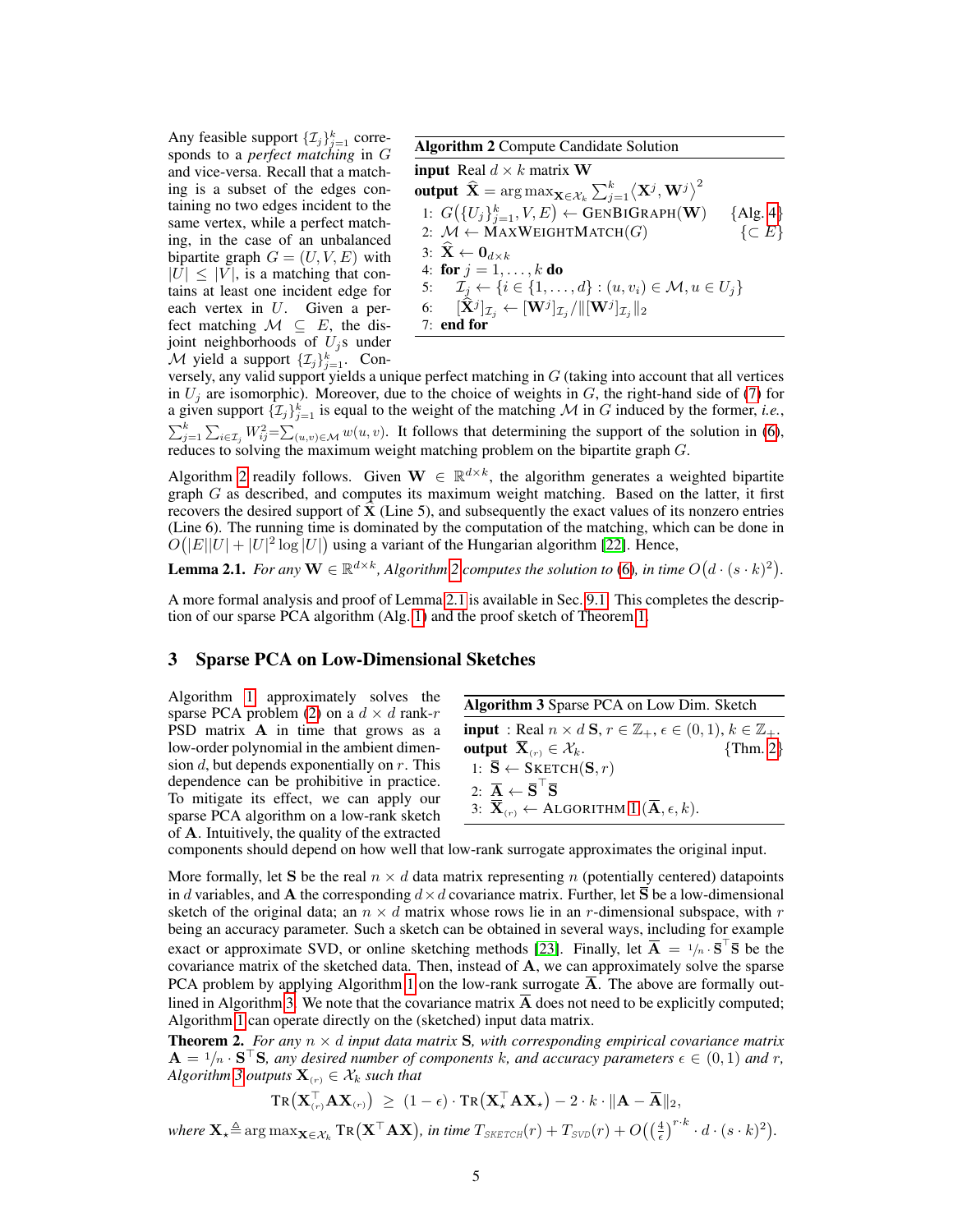The error term  $||A - \overline{A}||_2$  and in turn the tightness of the approximation guarantees hinges on the quality of the sketch. Roughly, higher values of the parameter  $r$  should allow for a sketch that more accurately represents the original data, leading to tighter guarantees. That is the case, for example, when the sketch is obtained through exact SVD. In that sense, Theorem [2](#page-4-3) establishes a natural trade-off between the running time of Algorithm [3](#page-4-4) and the quality of the approximation guarantees. (See [\[24\]](#page-8-20) for additional results.) A formal proof of Theorem [2](#page-4-3) is provided in Appendix Section 9.3.

## 4 Related Work

A significant volume of work has focused on the single-component sparse PCA problem [\(1\)](#page-0-0); we scratch the surface and refer the reader to citations therein. Representative examples range from early heuristics in [\[7\]](#page-8-3), to the LASSO based techniques in [\[8\]](#page-8-4), the elastic net  $\ell_1$ -regression in [\[5\]](#page-8-1),  $\ell_1$  and  $\ell_0$  regularized optimization methods such as GPower in [\[10\]](#page-8-6), a greedy branch-and-bound technique in [\[11\]](#page-8-7), or semidefinite programming approaches [\[3,](#page-7-2) [12,](#page-8-8) [13\]](#page-8-9). Many focus on a statistical analysis that pertains to specific data models and the recovery of a "true" sparse component. In practice, the most competitive results in terms of the maximization in [\(1\)](#page-0-0) seem to be achieved by *(i)* the simple and efficient truncated power (TPower) iteration of [\[14\]](#page-8-10), *(ii)* the approach of [\[15\]](#page-8-11) stemming from an expectation-maximization (EM) formulation, and *(iii)* the (SpanSPCA) framework of [\[16\]](#page-8-12) which solves the sparse PCA problem through low rank approximations based on [\[17\]](#page-8-13).

We are not aware of any algorithm that explicitly addresses the multi-component sparse PCA problem [\(2\)](#page-1-0). Multiple components can be extracted by repeatedly solving [\(1\)](#page-0-0) with one of the aforementioned methods. To ensure disjoint supports, variables "selected" by a component are removed from the dataset. However, this greedy approach can result in highly suboptimal objective value (see Sec. 7). More generally, there has been relatively limited work in the estimation of principal subspaces or multiple components under sparsity constraints. Non-deflation-based algorithms include extensions of the diagonal [\[25\]](#page-8-21) and iterative thresholding [\[26\]](#page-8-22) approaches, while [\[27\]](#page-8-23) and [\[28\]](#page-8-24) propose methods that rely on the "row sparsity for subspaces" assumption of [\[19\]](#page-8-15). These methods yield components supported on a common set of variables, and hence solve a problem different from [\(2\)](#page-1-0). In [\[20\]](#page-8-16), the authors discuss the multi-component sparse PCA problem, propose an alternative objective function and for that problem obtain interesting theoretical guarantees. In [\[29\]](#page-8-25) they consider a structured variant of sparse PCA where higher-order structure is encoded by an atomic norm regularization. Finally, [\[30\]](#page-8-26) develops a framework for sparse matrix factorizaiton problems, based on an atomic norm. Their framework captures sparse PCA –although not explicitly the constraint of disjoint supports– but the resulting optimization problem, albeit convex, is NP-hard.

## 5 Experiments

We evaluate our algorithm on a series of real datasets, and compare it to deflation-based approaches for sparse PCA using TPower [\[14\]](#page-8-10), EM [\[15\]](#page-8-11), and SpanSPCA [\[16\]](#page-8-12). The latter are representative of the state of the art for the single-component sparse PCA problem [\(1\)](#page-0-0). Multiple components are computed one by one. To ensure disjoint supports, the deflation step effectively amounts to removing from the dataset all variables used by previously extracted components. For algorithms that are randomly initialized, we depict best results over multiple random restarts. Additional experimental results are listed in Section 11 of the appendix.

Our experiments are conducted in a Matlab environment. Due to its nature, our algorithm is easily parallelizable; its prototypical implementation utilizes the Parallel Pool Matlab feature to exploit multicore (or distributed cluster) capabilities. Recall that our algorithm operates on a low-rank approximation of the input data. Unless otherwise specified, it is configured for a rank-4 approximation obtained via truncated SVD. Finally, we note that our algorithm is slower than the deflation-based methods. We set a barrier on the execution time of our algorithm at the cost of the theoretical approximation guarantees; the algorithm returns the best result at the time of termination. This "early termination" can only hurt the performance of our algorithm.

Leukemia Dataset. We evaluate our algorithm on the Leukemia dataset [\[31\]](#page-8-27). The dataset comprises 72 samples, each consisting of expression values for 12582 probe sets. We extract  $k = 5$ sparse components, each active on  $s = 50$  features. In Fig. [2\(a\),](#page-6-0) we plot the cumulative explained variance versus the number of components. Deflation-based approaches are greedy: the leading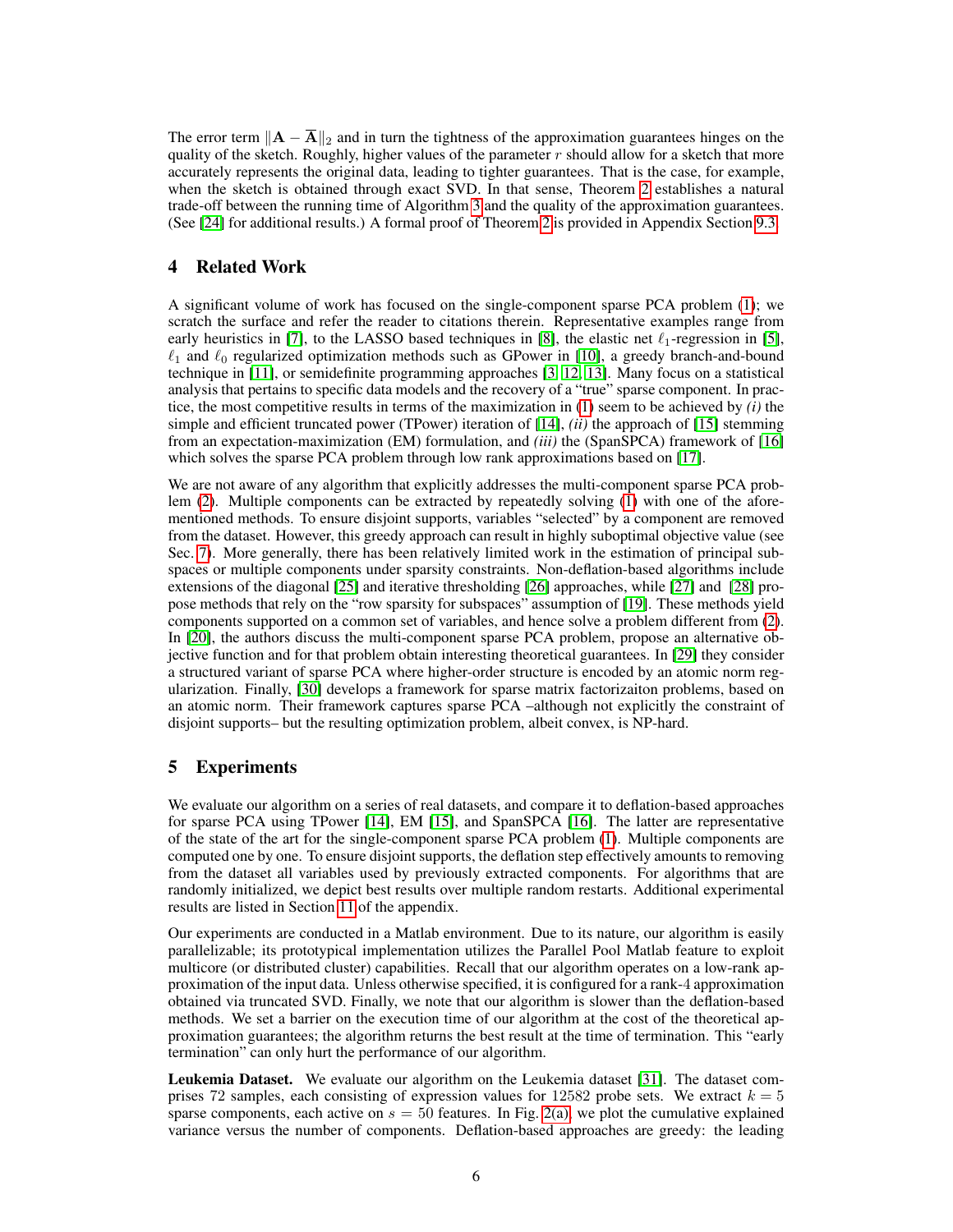<span id="page-6-0"></span>

<span id="page-6-1"></span>Figure 2: Cumul. variance captured by  $k$  s-sparse extracted components; Leukemia dataset [\[31\]](#page-8-27). We arbitrarily set  $s = 50$  nonzero entries per component. Fig. [2\(a\)](#page-6-0) depicts the cumul. variance vs the number of components, for  $k = 5$ . Deflation-based approaches are greedy; first components capture high variance, but subsequent contribute less. Our algorithm jointly optimizes the k components and achieves higher objective. Fig. [2\(b\)](#page-6-1) depicts the cumul. variance achieved for various values of  $k$ .

components capture high values of variance, but subsequent ones contribute less. On the contrary, our algorithm jointly optimizes the  $k = 5$  components and achieves higher *total* cumulative variance; one cannot identify a top component. We repeat the experiment for multiple values of  $k$ . Fig. [2\(b\)](#page-6-1) depicts the total cumulative variance capture by each method, for each value of  $k$ .

Additional Datasets. We repeat the experiment on multiple datasets, arbitrarily selected from [\[31\]](#page-8-27). Table [1](#page-6-2) lists the total cumulative variance captured by  $k = 5$  components, each with  $s = 40$  nonzero entries, extracted using the four methods. Our algorithm achieves the highest values in most cases.

Bag of Words (BoW) Dataset. [\[31\]](#page-8-27) This is a collection of text corpora stored under the "bag-ofwords" model. For each text corpus, a vocabulary of  $d$  words is extracted upon tokenization, and the removal of stopwords and words appearing fewer than ten times in total. Each document is then represented as a vector in that  $d$ -dimensional space, with the *i*th entry corresponding to the number of appearances of the ith vocabulary entry in the document.

We solve the sparse PCA problem [\(2\)](#page-1-0) on the word-by-word cooccurrence matrix, and extract  $k = 8$ sparse components, each with cardinality  $s = 10$ . We note that the latter is not explicitly constructed; our algorithm can operate directly on the input word-by-document matrix. Table [2](#page-7-3) lists the variance captured by each method; our algorithm consistently outperforms the other approaches.

Finally, note that here each sparse component effectively *selects* a small set of words. In turn, the k extracted components can be interpreted as a set of well-separated *topics*. In Table [3,](#page-7-4) we list the

<span id="page-6-2"></span>

|                        |                     | TPower       | <b>EM sPCA</b> | SpanSPCA     | <b>SPCABiPart</b> |
|------------------------|---------------------|--------------|----------------|--------------|-------------------|
| <b>AMZN COM REV</b>    | $(1500\times10000)$ | $7.31e + 03$ | $7.32e + 03$   | $7.31e + 03$ | $7.79e+03$        |
| <b>ARCENCE TRAIN</b>   | $(100\times10000)$  | $1.08e + 07$ | $1.02e + 07$   | $1.08e + 07$ | $1.10e + 07$      |
| <b>CBCL FACE TRAIN</b> | $(2429 \times 361)$ | $5.06e + 00$ | $5.18e + 00$   | $5.23e + 00$ | $5.29e + 00$      |
| ISOLET-5               | $(1559\times617)$   | $3.31e + 01$ | $3.43e + 01$   | $3.34e + 01$ | $3.51e + 01$      |
| <b>LEUKEMIA</b>        | $(72\times12582)$   | $5.00e + 09$ | $5.03e + 09$   | $4.84e + 09$ | $5.37e+09$        |
| PEMS TRAIN             | $(267\times138672)$ | $3.94e + 00$ | $3.58e + 00$   | $3.89e + 00$ | $3.75e + 00$      |
| <b>MFEAT PIX</b>       | $(2000 \times 240)$ | $5.00e + 02$ | $5.27e + 02$   | $5.08e + 02$ | $5.47e + 02$      |

Table 1: Total cumulative variance captured by  $k = 5$  40-sparse extracted components on various datasets [\[31\]](#page-8-27). For each dataset, we list the size (#samples $\times$ #variables) and the value of variance captured by each method. Our algorithm operates on a rank-4 sketch in all cases.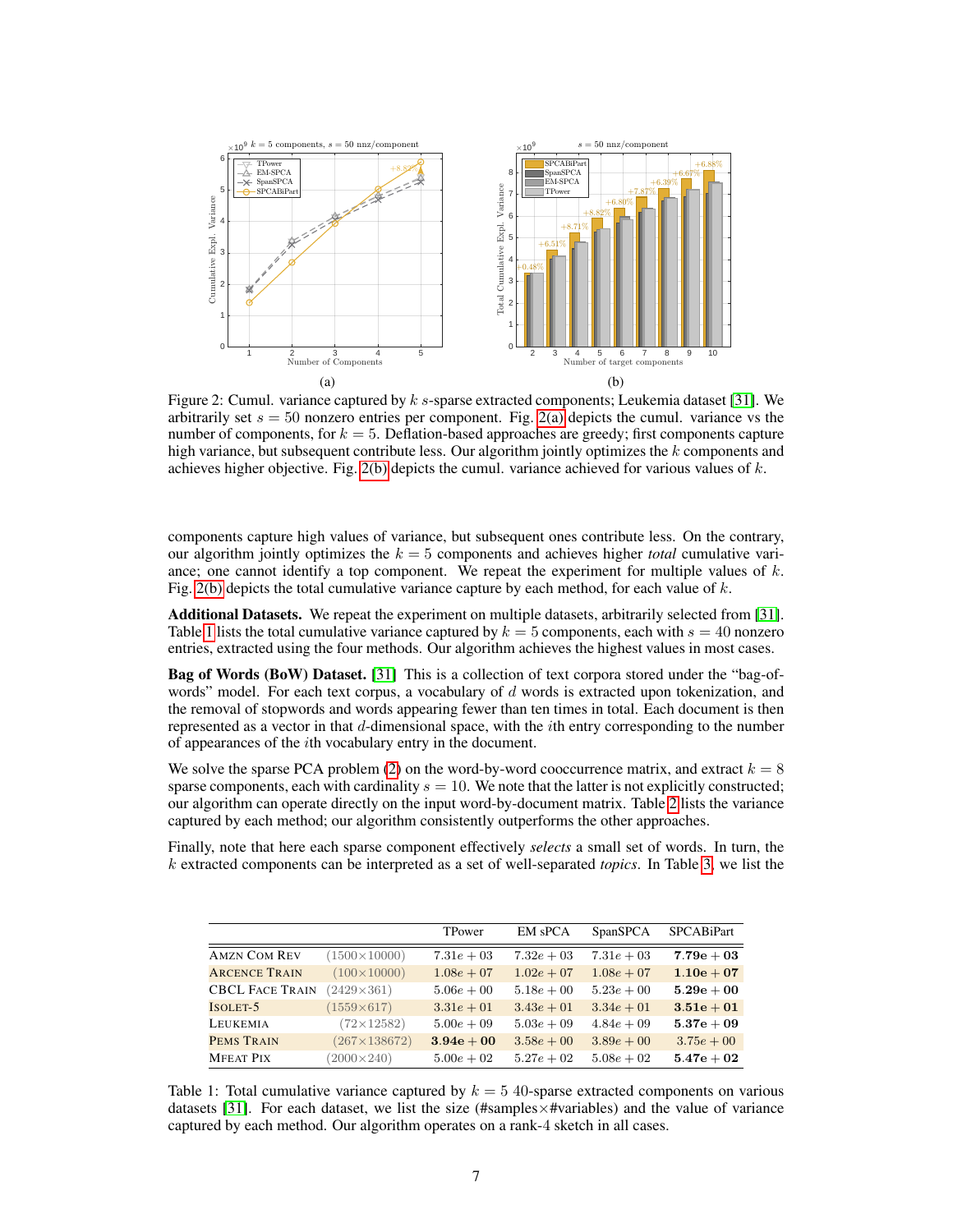<span id="page-7-3"></span>

|                    |                        | TPower        | <b>EM sPCA</b>           | SpanSPCA     | SPCABiPart              |
|--------------------|------------------------|---------------|--------------------------|--------------|-------------------------|
| <b>BOW:NIPS</b>    | $(1500 \times 12419)$  | $2.51e + 03$  | $2.57e + 03$             | $2.53e + 03$ | $3.34e + 03 (+29.98\%)$ |
| BOW:KOS            | $(3430\times6906)$     | $4.14e + 01$  | $4.24e + 01$             | $4.21e + 01$ | 6.14e + 01 $(+44.57%)$  |
| <b>BOW:ENRON</b>   | $(39861\times28102)$   | $2.11e + 0.2$ | $2.00e + 0.2$            | $2.09e + 02$ | $2.38e + 02 (+12.90\%)$ |
| <b>BOW:NYTIMES</b> | $(300000\times102660)$ | $4.81e + 01$  | $\overline{\phantom{a}}$ | $4.81e + 01$ | $5.31e + 01 (+10.38\%)$ |

Table 2: Total variance captured by  $k = 8$  extracted components, each with  $s = 15$  nonzero entries – Bag of Words dataset [\[31\]](#page-8-27). For each corpus, we list the size (#documents×#vocabulary-size) and the explained variance. Our algorithm operates on a rank-5 sketch in all cases.

topics extracted from the NY Times corpus (part of the Bag of Words dataset). The corpus consists of  $3 \cdot 10^5$  news articles and a vocabulary of  $d = 102660$  words.

### 6 Conclusions

We considered the sparse PCA problem for multiple components with disjoint supports. Existing methods for the single component problem can be used along with an appropriate deflation step to compute multiple components one by one, leading to potentially suboptimal results. We presented a novel algorithm for jointly computing multiple sparse and disjoint components with provable approximation guarantees. Our algorithm is combinatorial and exploits interesting connections between the sparse PCA and the bipartite maximum weight matching problems. Its running time grows as a low-order polynomial in the ambient dimension of the input data, but depends exponentially on its rank. To alleviate this dependency, we can apply the algorithm on a low-dimensional sketch of the input, at the cost of an additional error in our theoretical approximation guarantees. Empirical evaluation showed that in many cases our algorithm outperforms deflation-based approaches.

#### Acknowledgments

DP is generously supported by NSF awards CCF-1217058 and CCF-1116404 and MURI AFOSR grant 556016. This research has been supported by NSF Grants CCF 1344179, 1344364, 1407278, 1422549 and ARO YIP W911NF-14-1-0258.

#### References

- <span id="page-7-0"></span>[1] A. Majumdar, "Image compression by sparse pca coding in curvelet domain," *Signal, image and video processing*, vol. 3, no. 1, pp. 27–34, 2009.
- <span id="page-7-1"></span>[2] Z. Wang, F. Han, and H. Liu, "Sparse principal component analysis for high dimensional multivariate time series," in *Proceedings of the Sixteenth International Conference on Artificial Intelligence and Statistics*, pp. 48–56, 2013.
- <span id="page-7-2"></span>[3] A. d'Aspremont, L. El Ghaoui, M. Jordan, and G. Lanckriet, "A direct formulation for sparse pca using semidefinite programming," *SIAM review*, vol. 49, no. 3, pp. 434–448, 2007.

<span id="page-7-4"></span>

|     | Topic 1      | Topic 2                  | Topic 3    | Topic 4   | Topic 5 | Topic 6    | Topic 7  | Topic 8         |
|-----|--------------|--------------------------|------------|-----------|---------|------------|----------|-----------------|
|     | $1:$ percent | zzz_united_states        | zzz bush   | company   | team    | cup        | school   | zzz_al_gore     |
| 2.1 | million      | ZZZ_u_S                  | official   | companies | game    | minutes    | student  | zzz_george_bush |
|     | $3:$ money   | zzz <sub>-american</sub> | government | market    | season  | add        | children | campaign        |
|     | $4:$ high    | attack                   | president  | stock     | player  | tablespoon | women    | election        |
|     | 5: program   | military                 | group      | business  | play    | oil        | show     | plan            |
|     | 6: number    | palestinian              | leader     | billion   | point   | teaspoon   | book     | tax             |
|     | $7:$ need    | war                      | country    | analyst   | run     | water      | family   | public          |
|     | $8:$ part    | administration           | political  | firm      | right   | pepper     | look     | zzz_washington  |
|     | 9: problem   | zzz_white_house          | american   | sales     | home    | large      | hour     | member          |
| 10: | com          | games                    | law        | cost      | won     | food       | small    | nation          |

Table 3: BOW:NYTIMES dataset [\[31\]](#page-8-27). The table lists the words corresponding to the  $s = 10$ nonzero entries of each of the  $k = 8$  extracted components (topics). Words corresponding to higher magnitude entries appear higher in the topic.